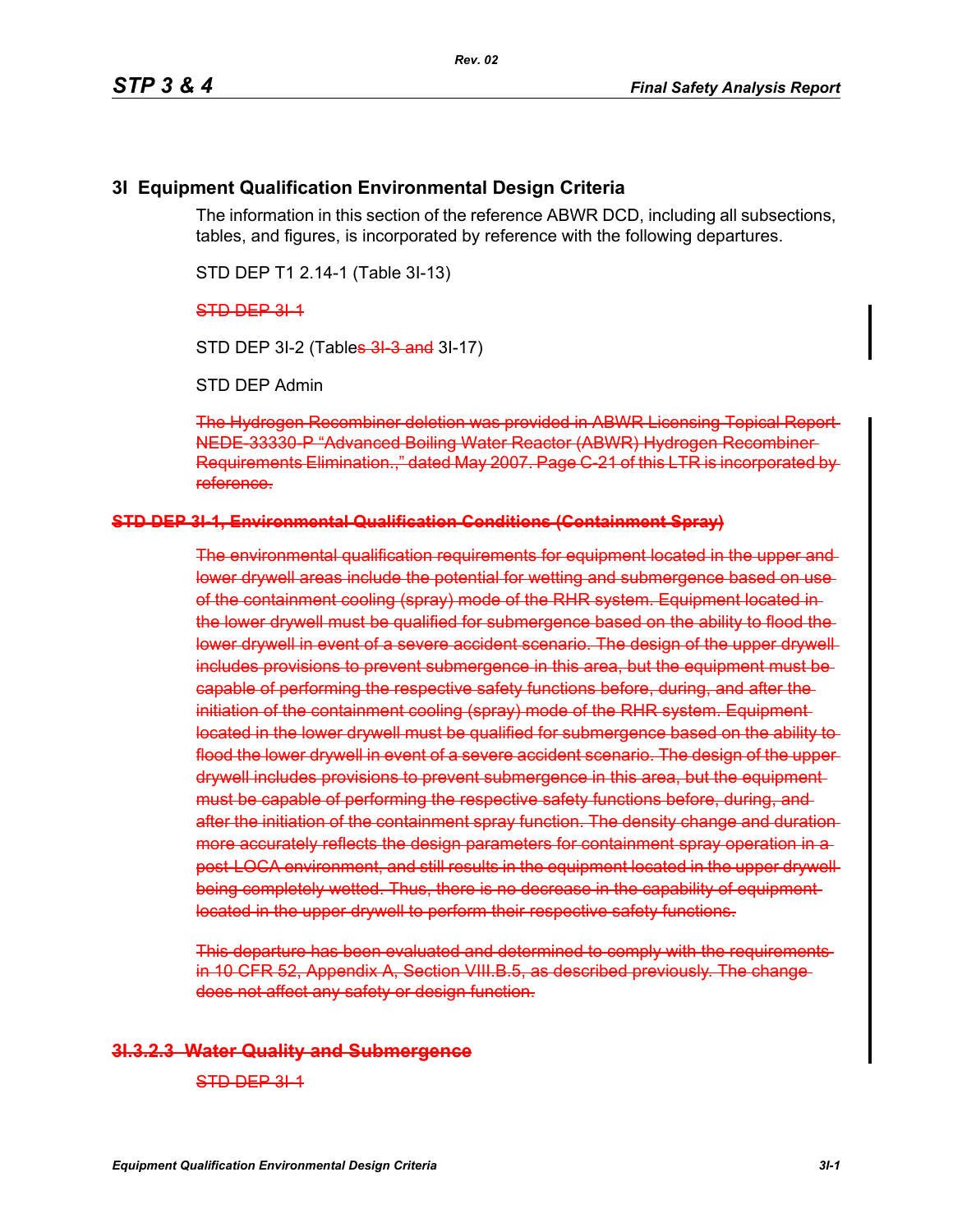$\blacksquare$ 

*A 1600 micrometer particle (maximum diameter) sized containment spray with a flow density of (approximately) 1.0* 0.4 *liter/s per square meter may be initiated at ten* 30 *minutes following a loss-of-coolant accident (LOCA) signal and continuing or* continuously for up to 100 3 days, for areas inside primary containment vess and wetwell). The plant design includes provisions for drainage to prevent and **produce submergence of essential equipment in the upper drywell during spr Essential equipment located in the lower drywell will be qualified for** 

# **3I.3.3 COL License Information**

The following site-specific supplement addresses COL License Information Item 3.43.

The radiation environment conditions given in Tables 3I-7 through 3I-11 and Tables 3I-16 through 3-193I-19 will be revised as necessary based upon as-designed and asprocured equipment. These tables in the FSAR will be updated as necessary in accordance with 10 CFR 50.71(e).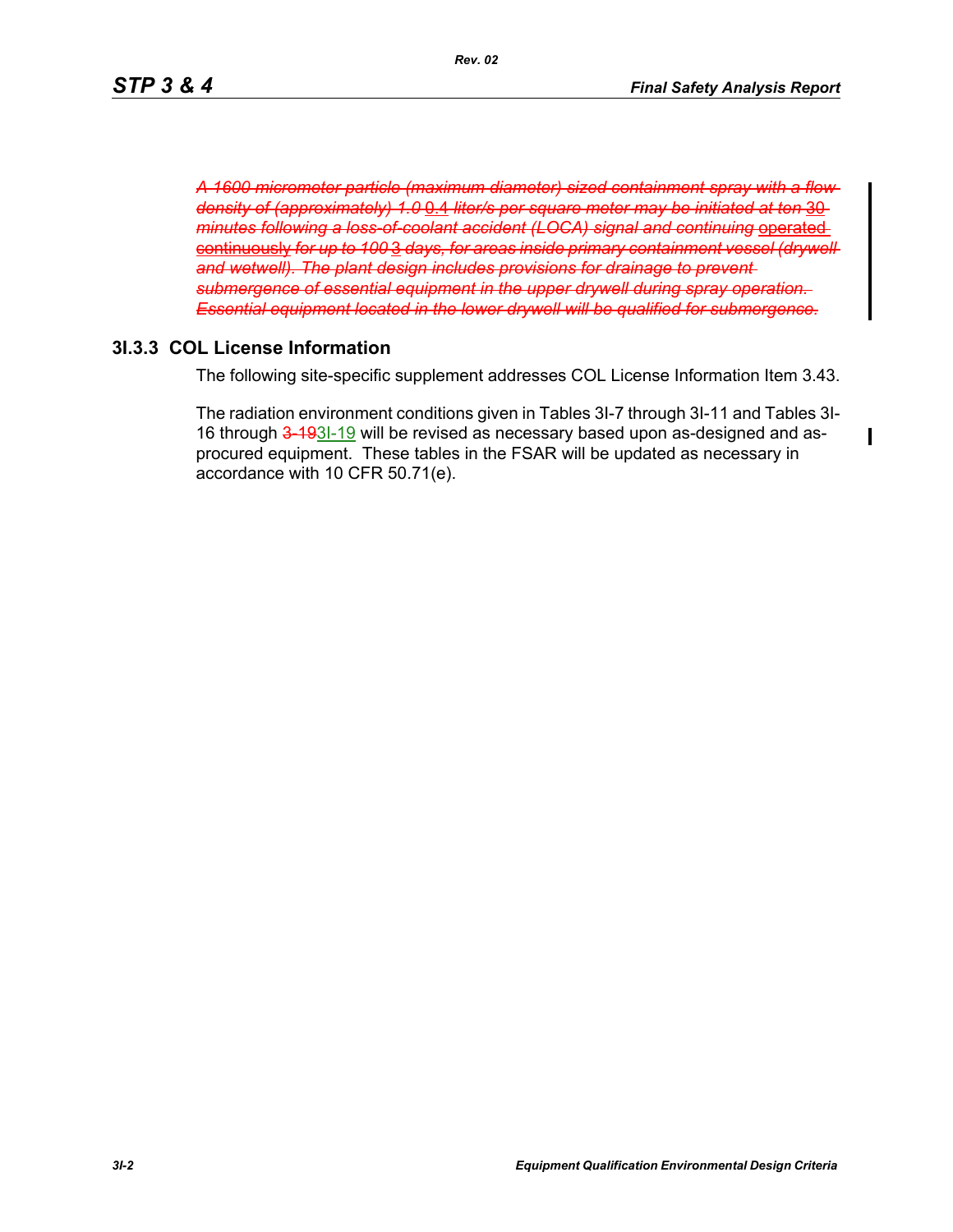| <b>Plant Zone/Typical Equipment</b>                                   | Pressure <sup>1</sup><br>kPaG | <b>Temperature</b><br>≗G       | <b>Relative</b><br><b>Humidity</b> |
|-----------------------------------------------------------------------|-------------------------------|--------------------------------|------------------------------------|
| General floor area (not otherwise noted) /Similar<br><b>Equipment</b> | $\theta$                      | $Max$ 40<br><b>Min 10</b>      | Max 90<br>$Min-10$                 |
| RHR pump rooms [Figs. 1.2 4/5.4 10]                                   | A                             | Max 40 <sup>2</sup><br>Min 10  | Max,90<br>Min 10                   |
| RCIC pump room [Figs. 1.2-4/5.4-8]                                    | Δ                             | Max40<br><b>Min 10</b>         | <b>Max 90</b><br><b>Min 10</b>     |
| HPCF pump rooms [Figs. 1.2-4/6.3-7]                                   | $\mathbf{a}$                  | Max40<br><b>Min 10</b>         | <b>Max 90</b><br><b>Min-10</b>     |
| FPC pump room [Figs. 1.2-9/9.1-1]                                     | $\mathbf{a}$                  | <b>Max 40</b><br><b>Min 10</b> | <b>Max 90</b><br><b>Min 10</b>     |
| SGTS rooms [Figs. 1.2-10/6.5-1]                                       | ۵                             | Max 40<br><b>Min 10</b>        | <b>Max 90</b><br><b>Min 10</b>     |
| MS tunnel room [Figs. 1.2-8/5.1-3]                                    | θ                             | <b>Max 60</b><br>$Min-10$      | <b>Max 90</b><br>$Min-10$          |
| Divisional valve rooms [Figs. 1.2 8/ ECCS]                            | Ĥ                             | <b>Max 60</b><br>Min 10        | Max 90<br>Min 10                   |
| Instrument rack rooms [Figs. 1.2-6/ ECCS]                             | A                             | Max 40<br>$Min-10$             | Max 90<br>$Min-10$                 |
| CUW heat exchanger rooms (Figs. 1.2-4 and 5.4-12)                     | A                             | <b>Max 50</b><br>$Min-10$      | <b>Max 90</b><br>$Min-10$          |

## **Table 3I-3 Thermodynamic Environment Conditions Inside Reactor Building (Secondary Containment) Plant Normal Operating Conditions**

*Rev. 02*

1. The indicated (positive or negative) pressure will be maintained. Pressure difference will not be controlled.

2. During pump operation (test running, etc.) this temperature will be a Max. 66°C. The frequency of this maximum temperature occurrence is assumed 2 hours/month (test) or 90 days/year in RHR room (abnormal) and 2 hours/month in the other rooms.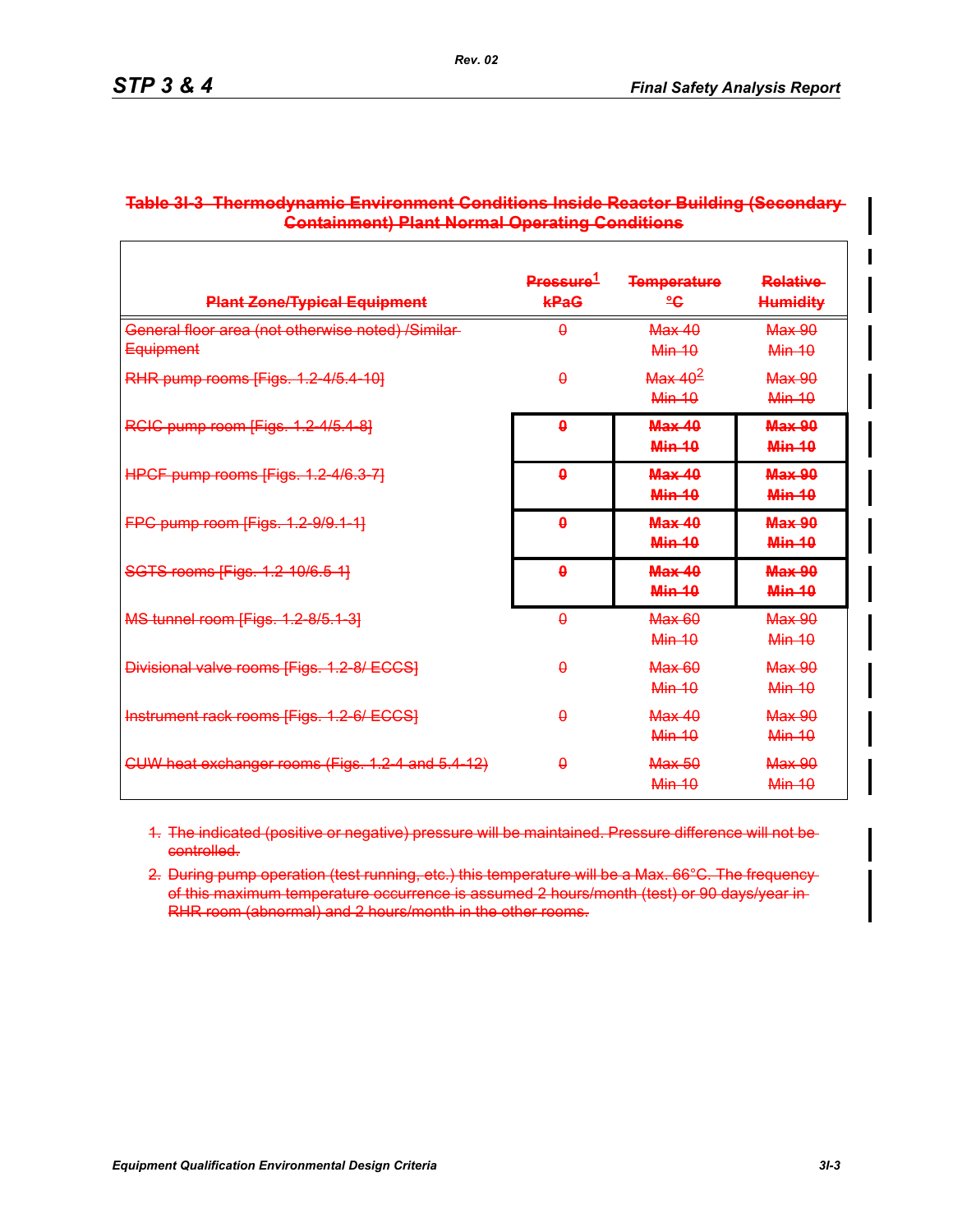## **Table 3I-13 Thermodynamic Environment Conditions Inside Reactor Building (Secondary Containment) Plant Accident Conditions<sup>1</sup> (Continued)**

|                                                                                                                                                                              | <u>Time<sup>∠</sup></u>                             |                                                                         |                                              |                              |                             |  |
|------------------------------------------------------------------------------------------------------------------------------------------------------------------------------|-----------------------------------------------------|-------------------------------------------------------------------------|----------------------------------------------|------------------------------|-----------------------------|--|
| <b>Plant Zone/Typical Equipment</b>                                                                                                                                          |                                                     | 1 (h)                                                                   | 6(h)                                         | <u>12 (h.</u>                | $100$ (day)                 |  |
| <b>FCS<sup>6</sup>-valves including</b><br><b>Isolation valve (recombiner</b><br>instrument, controls), electrical<br>equipment (power source<br>cables)[Figs. 1.2 8/6.2 40] | Temperature (°C)<br>Pressure (kPaG)<br>Humidity (%) | <del>120</del><br><del>102.97</del><br><b>Steem</b><br><del>otcam</del> | 420<br><del>102.97</del><br><del>Steam</del> | <del>66</del><br>3.43<br>400 | 66<br>A<br>$90 \text{ max}$ |  |